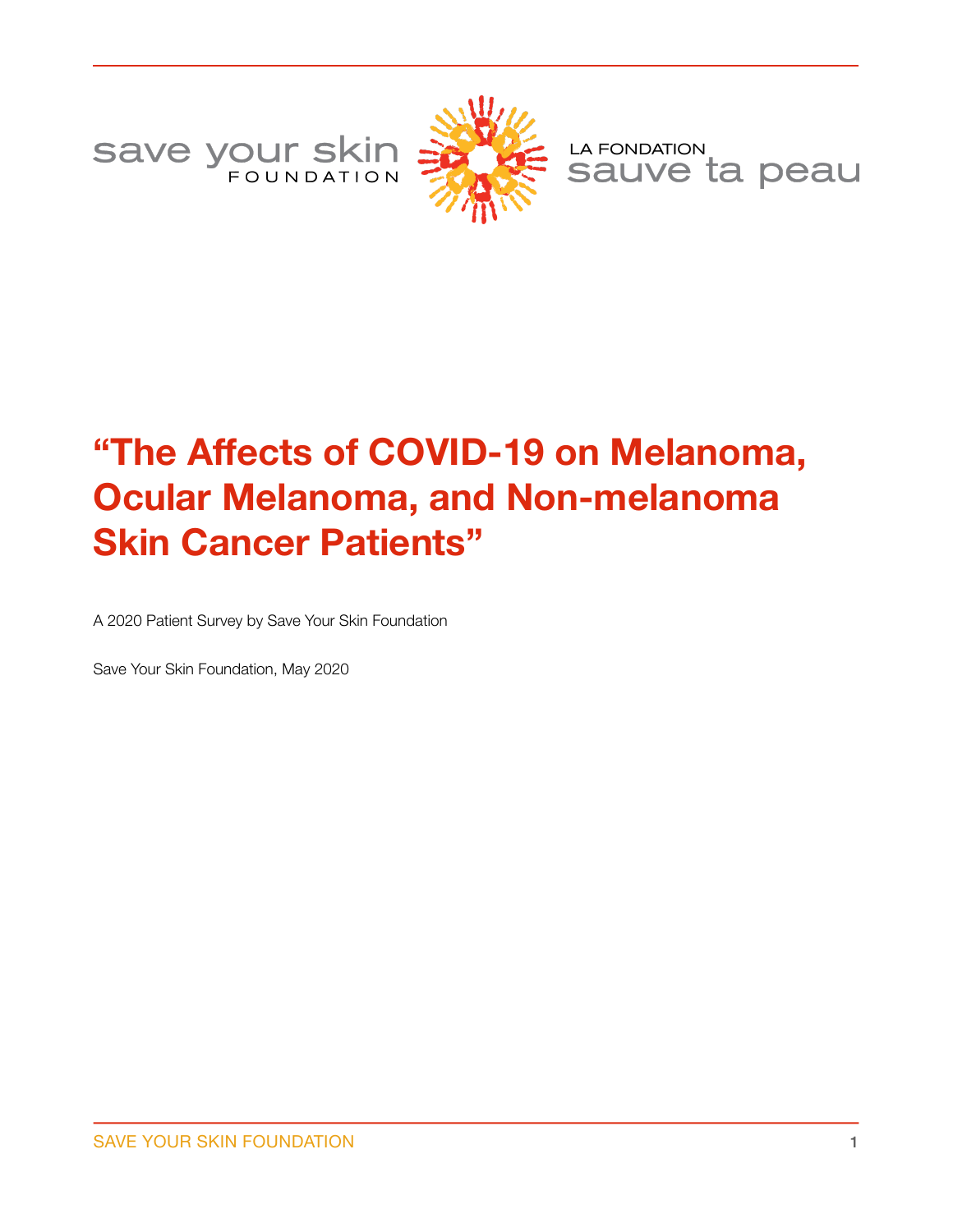| Introduction                                                                                                                                                                                      | 4  |
|---------------------------------------------------------------------------------------------------------------------------------------------------------------------------------------------------|----|
| Question 1: "who is answering this questionnaire? If more than one choice<br>qualifies, please check the most appropriate"                                                                        | 4  |
| Question 2: "What province are you a resident of?"                                                                                                                                                | 4  |
| Question 3: "What type of cancer do you, or did you previously, have? Check all<br>that apply"                                                                                                    | 5  |
| Question 4: "what best describes your stage of care? Check all that apply."6                                                                                                                      |    |
| Question 5: "have you had any disruptions, cancellations or postponements for the<br>following situations? Check all that apply"                                                                  |    |
| Question 6: "to what degree has covid-19 created difficulties connecting to any<br>type of healthcare providers (general physician, clinician, nurse, pharmacist, or<br>other?"                   | 7  |
| Question 7: "to what degree has the continuity of your oncology care been affected<br>(or will it be) by the covid-19 pandemic?"                                                                  |    |
| Question 8: "have you received, or been offered,                                                                                                                                                  | 9  |
| consultations with health professionals by telephone or videoconference since<br>February?"                                                                                                       | 9  |
| Question 9: "if you answered 'yes' to the above question, have you found a<br>telephone or videoconference to be an appropriate substitution for an in-person<br>appointment?"                    | 9  |
| Question 10: "to what degree has covid-19 created difficulties in receiving drug<br>therapy or treatment prescribed by your oncologist, either for your cancer or for<br>side effect management?" | 10 |
| Question 11: "if you answered 'some' or 'a lot' to the previous question, which<br>drug(s) or treatment(s) are you having trouble obtaining?"                                                     | 10 |
| Question 12: "What type of oncology drugs do you take for your treatments?<br>Check all that apply."                                                                                              | 10 |
| Question 13: "to what degree do you have confidence in the ability of your<br>oncology healthcare team to provide appropriate care and treatment to you at this                                   |    |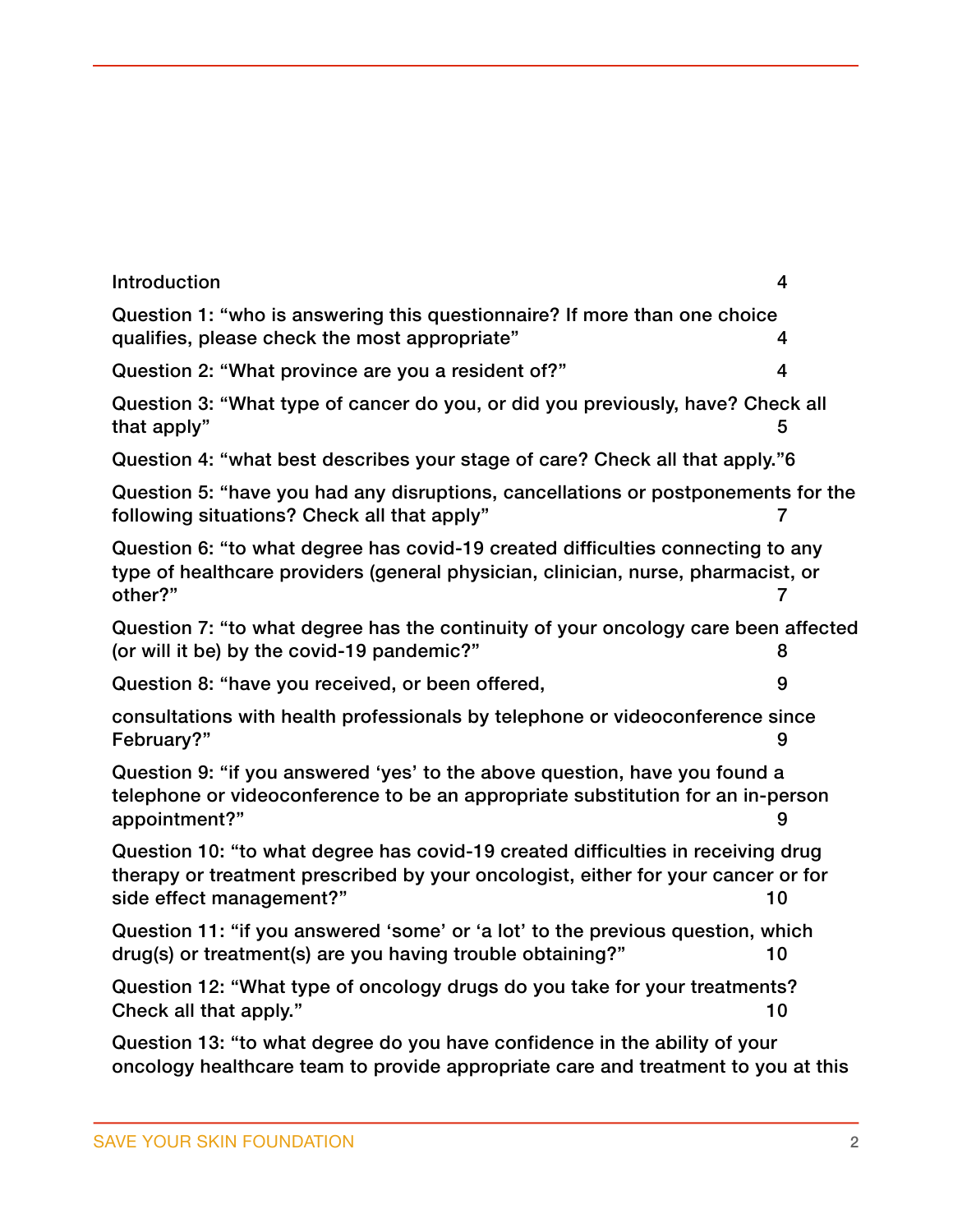# [time?" 11](#page-10-0)  Question 14: "is this pandemic causing you more anxiety than usual, or aggravating your existing mental health issues?" 12 [Question 15: "to what degree has covid-19 affected your emotional wellbeing?](#page-12-0)  Check all that apply." 13 [Question 16: "to what degree has covid-19 affected your quality of life? Check all](#page-12-1)  that apply." and the state of the state of the state of the state of the state of the state of the state of the state of the state of the state of the state of the state of the state of the state of the state of the state [Question 17: "to what degree have you experienced difficulties accessing food](#page-12-2)  and/or food deliveries?" 13 Question 18: "to what degree have you experienced difficulties accessing transportation?" 13 [Question 19: "to what degree have you experienced difficulties staying connected](#page-13-0)  with friends and family?" 14 [Question 20: "have you experienced other problems that have not been identified](#page-13-1)  in relation to the covid-19 pandemic that you wish to communicate to us?" 14 [Question 21: "what is your greatest concern and/or need in the current situation?"](#page-13-2)  14 [French survey results 14](#page-13-3)

| LIGHULL SULVEY TOSURS |  |
|-----------------------|--|
| Conclusion            |  |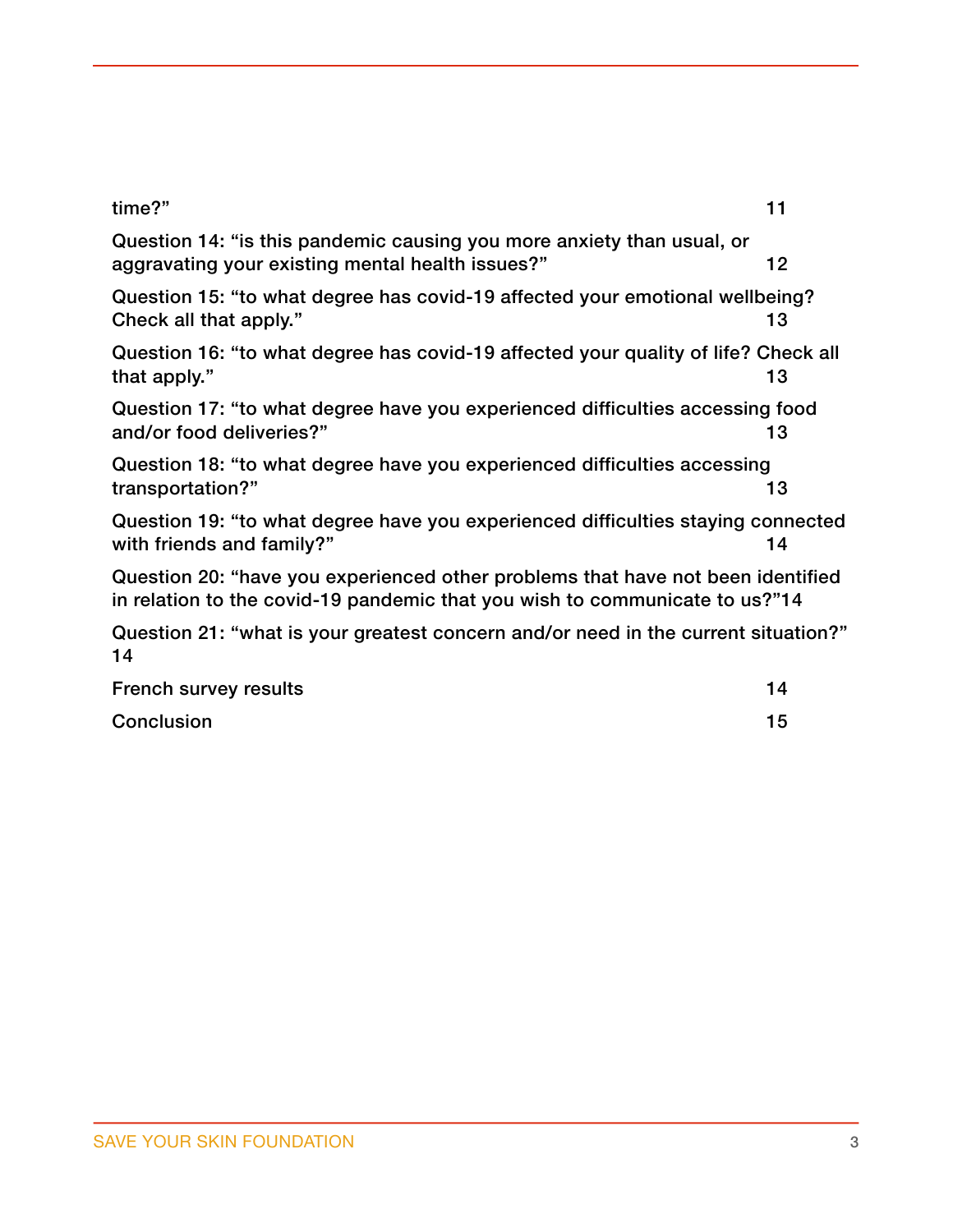# <span id="page-3-0"></span>INTRODUCTION

From April 9th, 2020— April 27th, 2020, Save Your Skin Foundation ran a patient survey titled "Impact of COVID-19 pandemic on Canadian melanoma, ocular melanoma, and non-melanoma skin cancer patients." The survey consisted of 21 questions, which ranged between multiple choice, multi-selection, and write-in, and participants had the option to skip any question. The goal of the survey was to assess the impact that the COVID-19 pandemic has had on the medical, social, and financial security of melanoma, non-melanoma skin cancer, and ocular melanoma patients. For the sake of brevity, written answers are not included, and are grouped by topic. The results of the French survey, which was identical to the English survey but directed at French Canadian patients, are summarized after the results of the English survey. For access to the full survey results, contact the Save Your Skin Foundation at [taylorkathleen@saveyourskin.ca](mailto:info@saveyourskin.ca).

#### <span id="page-3-1"></span>QUESTION 1: "WHO IS ANSWERING THIS QUESTIONNAIRE? IF MORE THAN ONE CHOICE QUALIFIES, PLEASE CHECK THE MOST APPROPRIATE"

The first question in the survey confirmed the demographics of those taking the survey. The majority of participants (84.09%) are currently living with melanoma, ocular melanoma, or non-melanoma skin cancer. 9.09% of the participants are caregivers, while 6.82% categorized themselves as neither a patient or caregiver. Of these participants, 2 are healthcare workers, and 1 is a former melanoma patient.

#### <span id="page-3-2"></span>QUESTION 2: "WHAT PROVINCE ARE YOU A RESIDENT OF?"

The second question clarifies which Canadian province the participants are from. In descending order, 43.18% of participants are from British Columbia; 29.55% from Ontario; 9.09% from Alberta; 4.55% from Manitoba, Nova Scotia, and Saskatchewan individually; and 2.27% of participants each hailed from New Brunswick and Québec. No participants were from Newfoundland and Labrador, Prince Edward Island, or any of the Territories. The measurement given here for Québec does not include the patients who responded to the French language survey, discussed later in this report.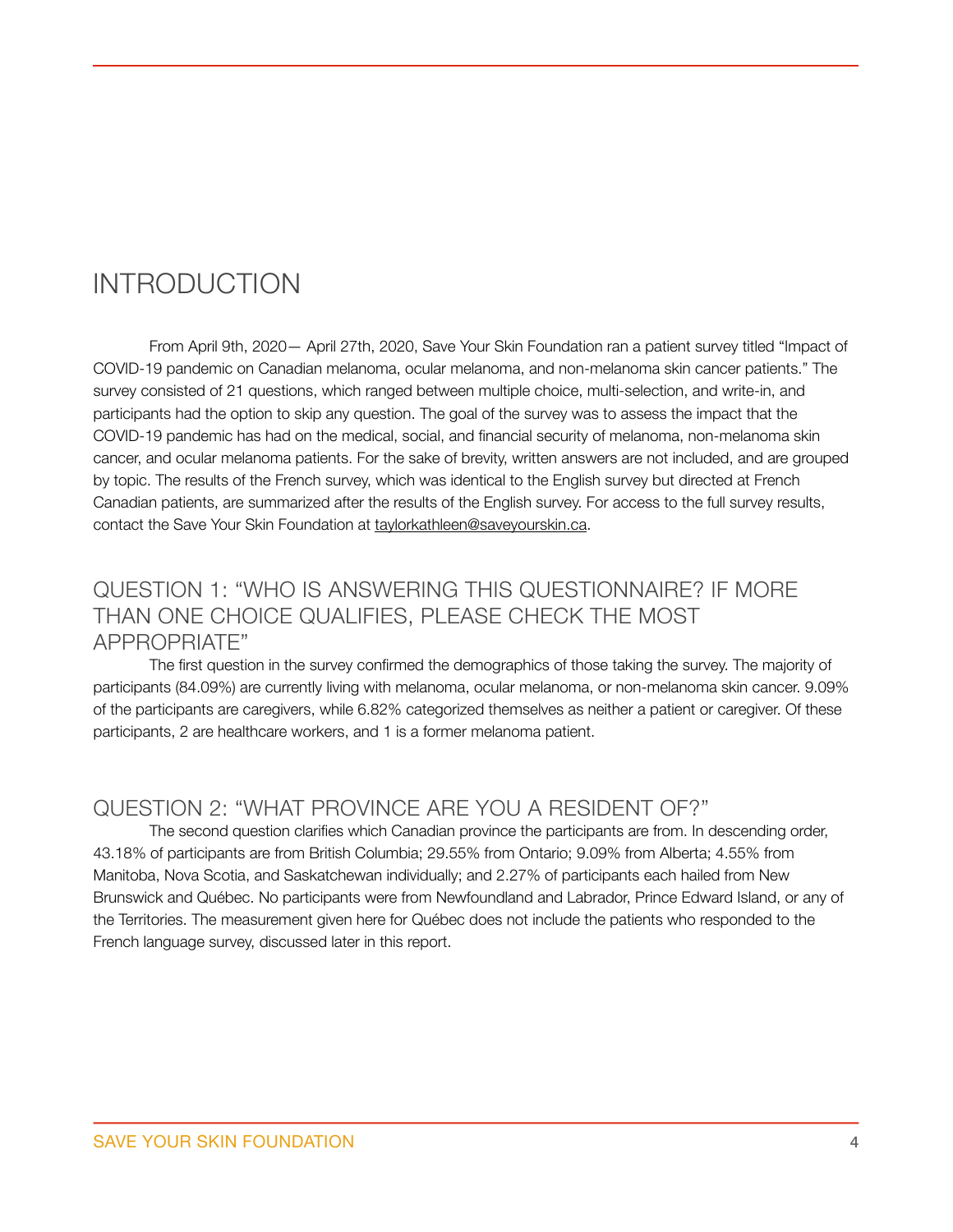## <span id="page-4-0"></span>QUESTION 3: "WHAT TYPE OF CANCER DO YOU, OR DID YOU PREVIOUSLY, HAVE? CHECK ALL THAT APPLY"

This question asked what form of melanoma or non-melanoma skin cancer the survey participants either have, or previously had. 66.67% of participants listed melanoma. 22.22% of participants listed Basal Cell Carcinoma, 8.89% ocular melanoma and Squamous Cell Carcinoma separately, and 2.22% Merkel Cell Carcinoma. 11.11% of participants stated that their cancers did not fall into these categories; thyroid, breast, and ovarian cancer were listed here.



Fig. 1: "What type of cancer do you, or did you

previously, have? Check all that apply."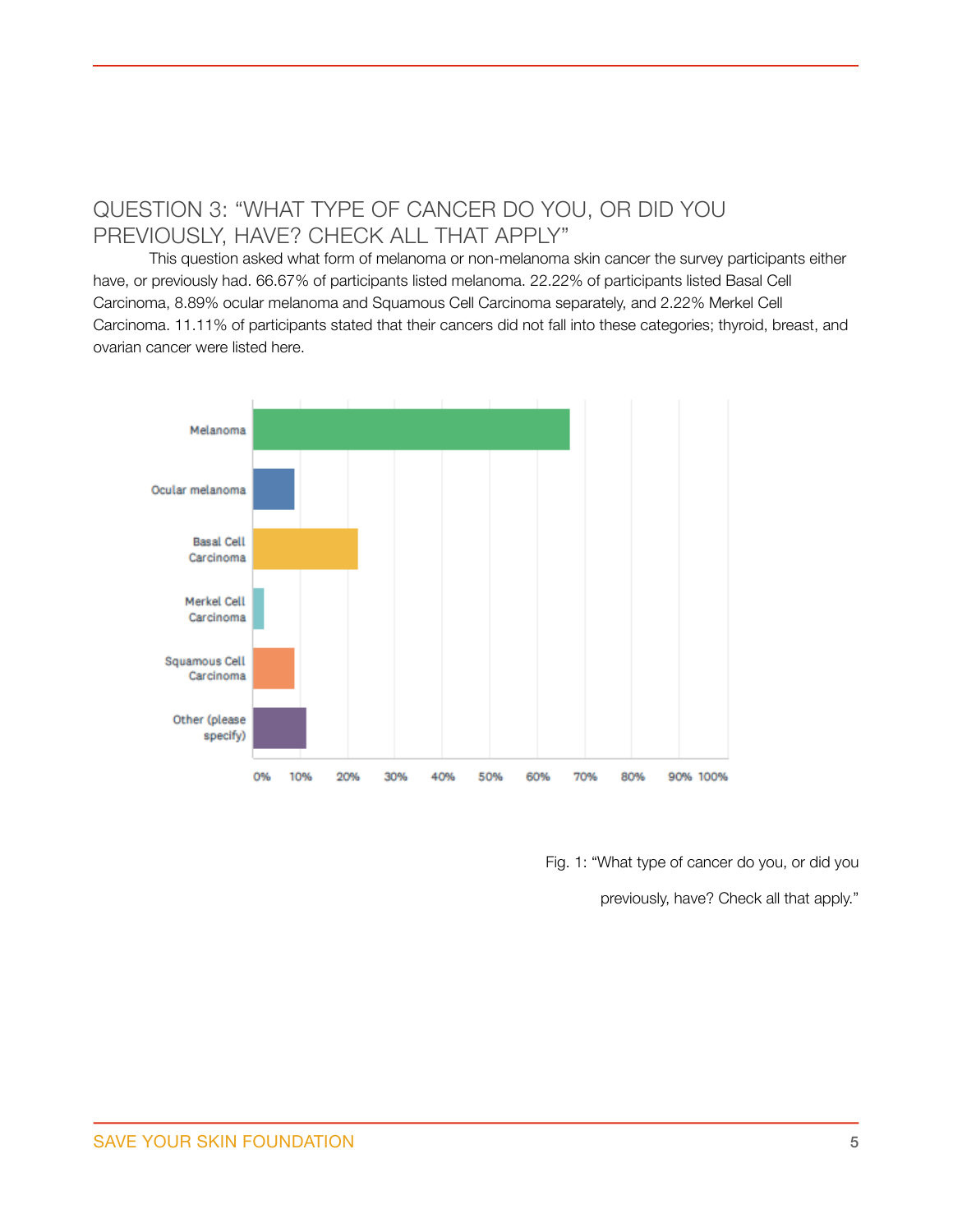# <span id="page-5-0"></span>QUESTION 4: "WHAT BEST DESCRIBES YOUR STAGE OF CARE? CHECK ALL THAT APPLY."

This question determined where the participants were in the care process at the time they took the survey. The majority of survey participants (51.11%) were in in surveillance or follow-up care; 28.89% were in treatment, 17.78% had no evidence of disease; 8.89% were post-surgery; and 2.22% participants were waiting for treatment and waiting for surgery individually. 4.44% of responses were categorized as "other," 1 of which has had a recent recurrence and is awaiting treatment, and the other 1 found the question was not applicable to them.



Fig. 2: "What best describes your stage of care? Check all that apply."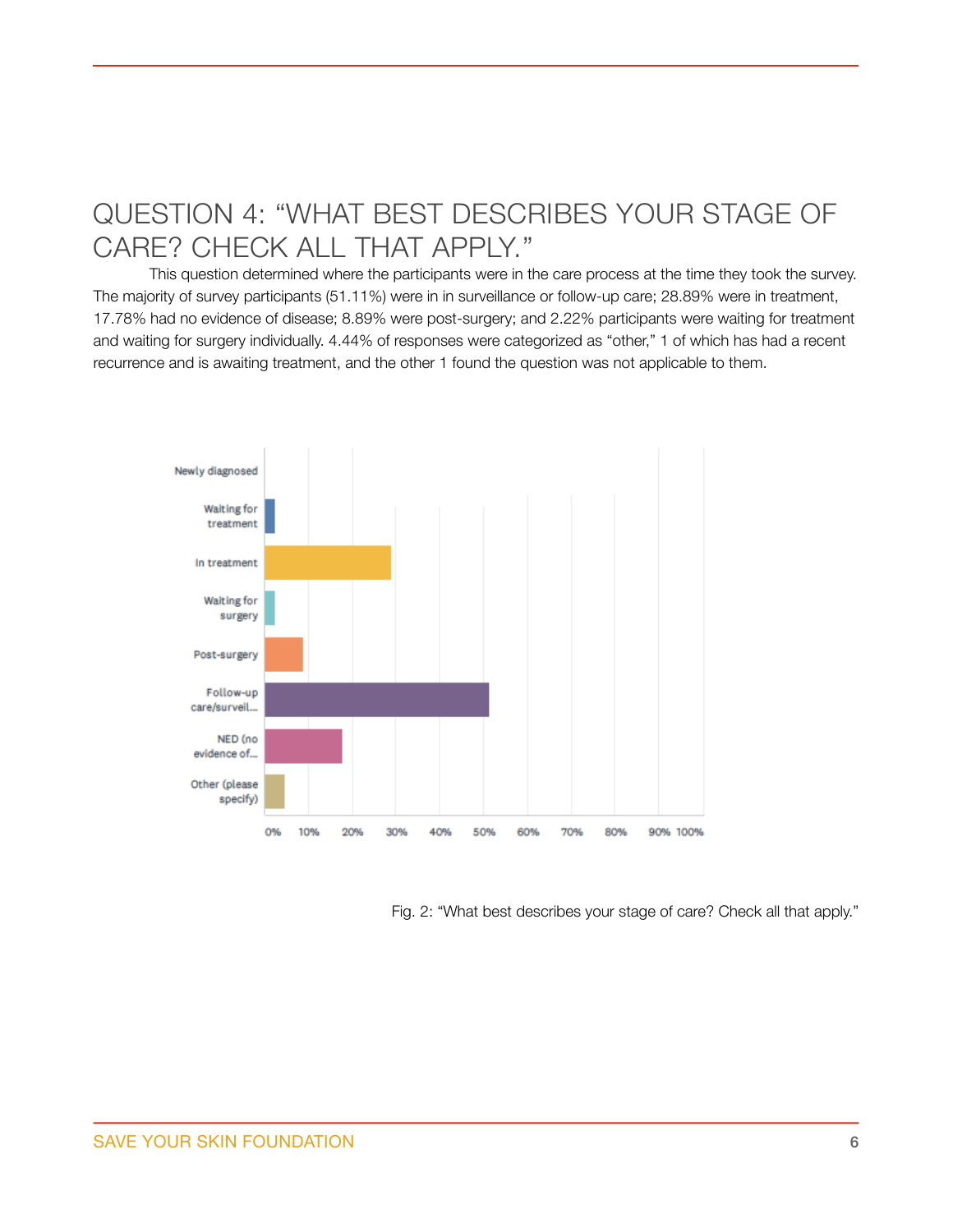#### <span id="page-6-0"></span>QUESTION 5: "HAVE YOU HAD ANY DISRUPTIONS, CANCELLATIONS OR POSTPONEMENTS FOR THE FOLLOWING SITUATIONS? CHECK ALL THAT APPLY"

This question asked survey participants what issues they have encountered in receiving their regular care due to the COVID-19 pandemic. The options presented were "medical follow-ups," "treatments," "bloodwork," "medical imaging," "diagnostic testing," "appointments for diagnosis and development of care plan," "surgery, and clinical studies or research protocols. 38.2% of participants stated that they are having difficulty accessing medical "follow-ups with [their] doctors." 26.47% of participants claimed that they are having difficulty receiving their treatments; 17.65%, difficulty getting bloodwork done; 11.76%, accessing medical imaging procedures; 8.82% mentioned diagnostic testing and diagnosis/care plan appointments individually; and 5.88% of participants have not received surgeries (as of the time of the survey) due to the pandemic. 32.35% of responses listed the difficulties they were having accessing care in the 'other' category. 2 of these were related to post-surgery care, and 1 response was from a healthcare professional who stated that their patients had been impacted by every option. 4 of these 'other' responses stated that they have had no issues being seen by healthcare professionals.

#### <span id="page-6-1"></span>QUESTION 6: "TO WHAT DEGREE HAS COVID-19 CREATED DIFFICULTIES CONNECTING TO ANY TYPE OF HEALTHCARE PROVIDERS (GENERAL PHYSICIAN, CLINICIAN, NURSE, PHARMACIST, OR OTHER?"

This question asked whether survey participants were having a difficult time getting in contact with healthcare professionals. 33.33% of respondents stated that they had not yet experienced any issues; 31.11%, have experienced some issues; 17.78%, have experienced several issues; and 11.11%, are anticipating that there will be disruptions in their contact with their healthcare team during COVID. 3 survey participants suggested that the question was not applicable to them, which is consistent with the number of responders that are either healthcare workers or are no longer receiving treatments.

This question also gave survey participants the option to write in responses, in case they wanted to elaborate or did not feel that the options given represented their experience. There were 10 responses to this section, 8 of which noted that they were having either phone or video consultations. 1 response stated that all of their appointments had been cancelled, 1 expressed anxiety that they will not be able to get appointments that they might need, and 2 said that the level of care they are currently receiving does not seem adequate.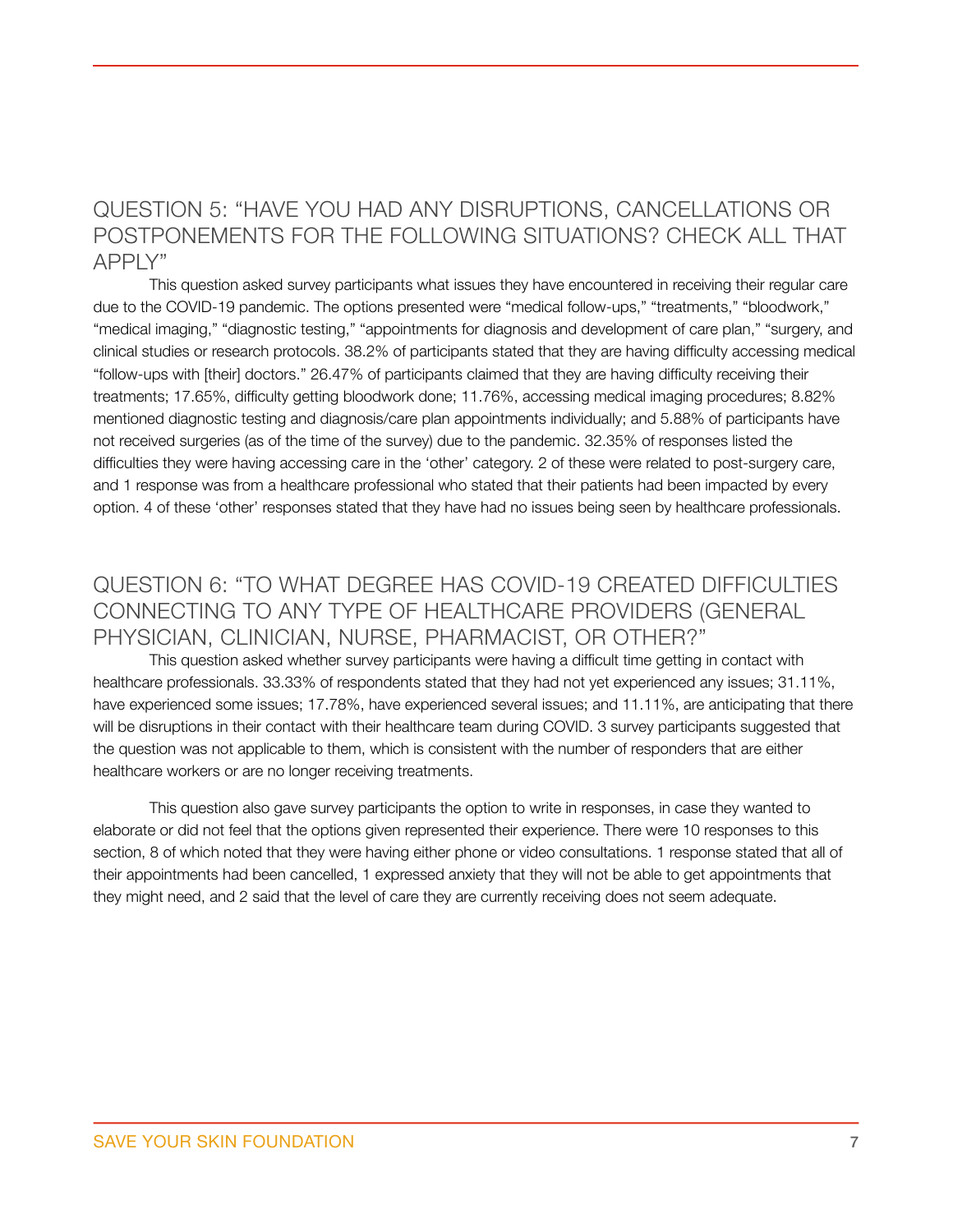### <span id="page-7-0"></span>QUESTION 7: "TO WHAT DEGREE HAS THE CONTINUITY OF YOUR ONCOLOGY CARE BEEN AFFECTED (OR WILL IT BE) BY THE COVID-19 PANDEMIC?"

Question 7 clarified to what extent the participants oncology-specific care has, or might be, affected by the pandemic. 34.09% of responses stated that they have had no issues thus far; 20.45%, are anticipating that there will be disruptions in their care; 18.18% said that they have experienced some disruption in their care; and 11.36% stated that they have experienced "a lot" of disruptions. 13.64%, of participants felt that the question was not applicable to them.



Fig. 3: "To what degree has the continuity of your oncology care been affected (or will it be) by the COVID-19 pandemic?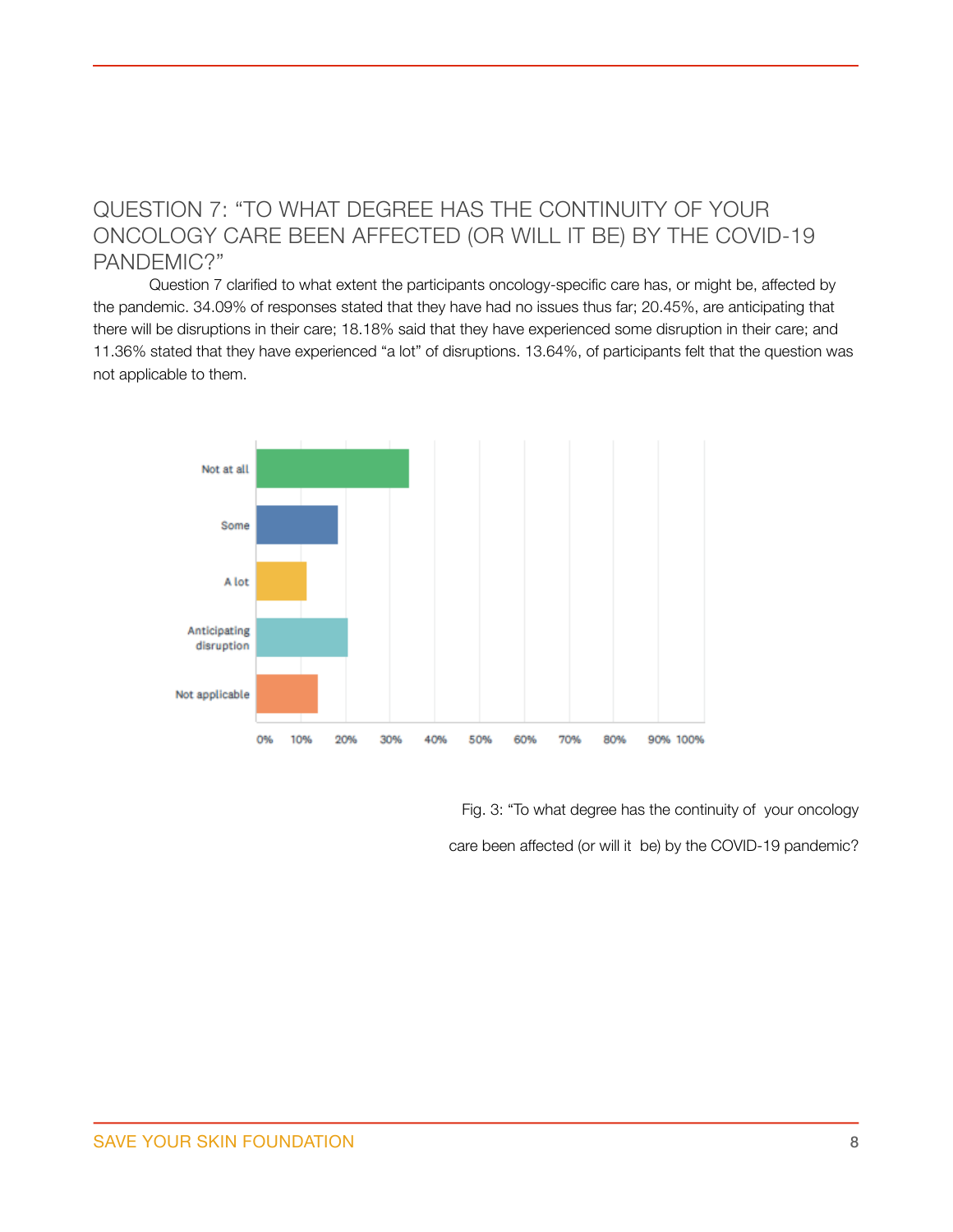# <span id="page-8-1"></span><span id="page-8-0"></span>QUESTION 8: "HAVE YOU RECEIVED, OR BEEN OFFERED, CONSULTATIONS WITH HEALTH PROFESSIONALS BY TELEPHONE OR VIDEOCONFERENCE SINCE FEBRUARY?"

This question asks whether survey participants have utilized, or been offered, telephone or videoconference medical appointments since the beginning of the shelter-in-place mandates in February. 66.67% of participants claimed that they have had, or been offered, telephone or videoconference appointments; 17.78% have not; and 15.56% said the question was not applicable to them.

Question 8 allowed participants to include additional details if they so desire. 7 participants added more information here, 6 of which specified what kind of appointments they have had via telephone or videoconference. 1 response, from a healthcare professional, stated that nearly all of their patients have had virtual care since February in order to minimize patient risk of contracting COVID-19.

#### <span id="page-8-2"></span>QUESTION 9: "IF YOU ANSWERED 'YES' TO THE ABOVE QUESTION, HAVE YOU FOUND A TELEPHONE OR VIDEOCONFERENCE TO BE AN APPROPRIATE SUBSTITUTION FOR AN IN-PERSON APPOINTMENT?"

Question 9 asks participants who have had, or have been offered, telephone or videoconference appointments whether they have found these appointments a satisfactory replacement for an in-person appointment. The majority of responses, 52.38% stated that they found their distance appointments to be a suitable substitution for their regular appointments. 16.67% felt these distance options were not an appropriate substitution, and 30.95% said that the question was not applicable to them; some of these participants have likely not needed to have virtual or telephone appointments, and therefore also found question 8 to not be applicable.

This question also allowed participants to include more details, and 8 decided to add more information. Overall, these responses reflect a preference for in-person appointments, but understanding that distance appointments are necessary in this time.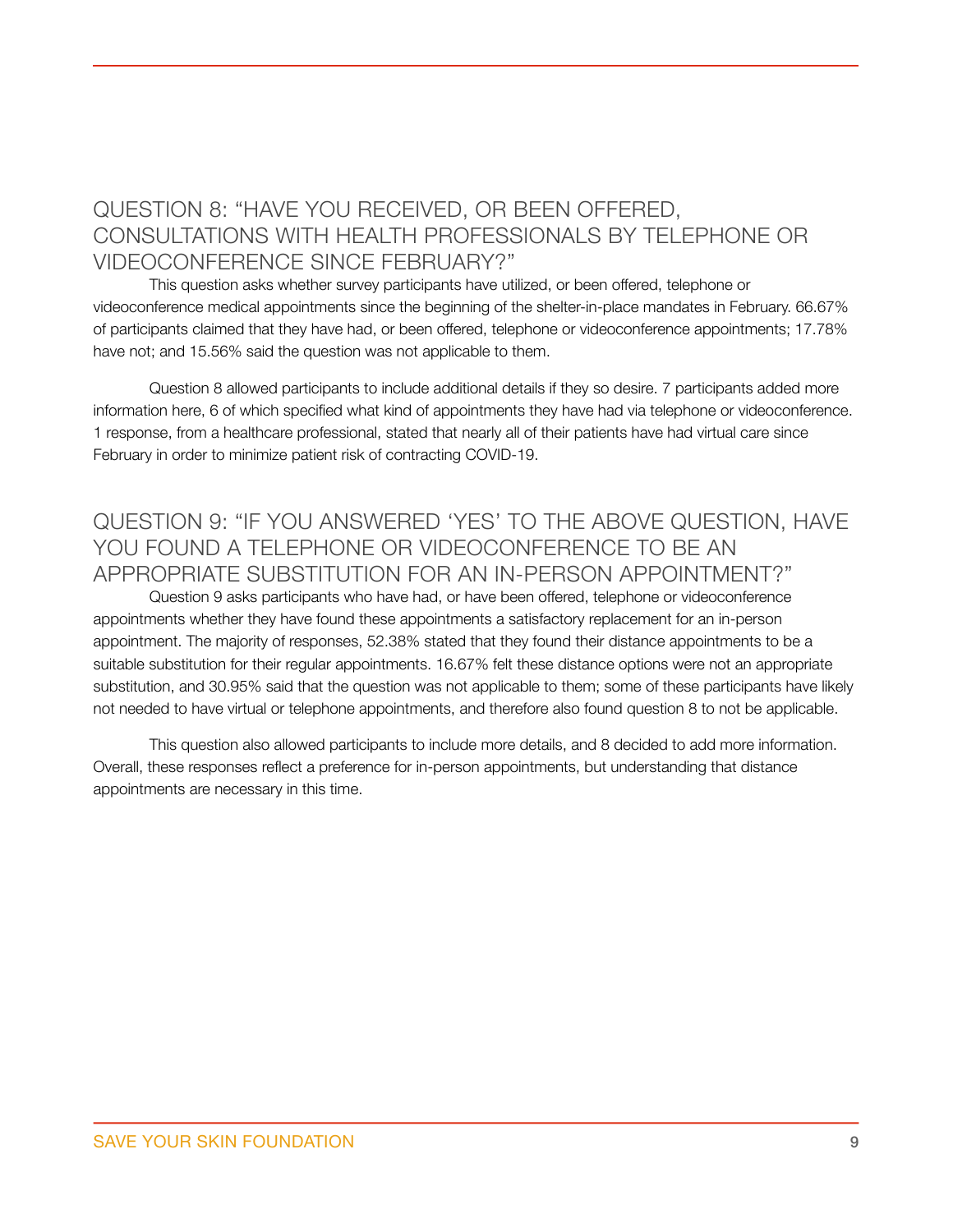#### <span id="page-9-0"></span>QUESTION 10: "TO WHAT DEGREE HAS COVID-19 CREATED DIFFICULTIES IN RECEIVING DRUG THERAPY OR TREATMENT PRESCRIBED BY YOUR ONCOLOGIST, EITHER FOR YOUR CANCER OR FOR SIDE EFFECT MANAGEMENT?"

Question 10 asked whether survey participants were having difficulty receiving their scheduled care due to the COVID-19 outbreak. 35.56% of participants said that they have had no issues receiving care; 20.00% have had some issues; and 4.44% have had "a lot" of issues. 40% of participants stated that the question was not applicable to them.

This question also included the option for participants to write in more details, and 7 participants opted to do so. Of the 7 participants, 1 said that they are unable to access trial drugs, and 3 mentioned having to postpone appointments. The remaining written responses gave more details as to why they did not feel the question was applicable to them.

### <span id="page-9-1"></span>QUESTION 11: "IF YOU ANSWERED 'SOME' OR 'A LOT' TO THE PREVIOUS QUESTION, WHICH DRUG(S) OR TREATMENT(S) ARE YOU HAVING TROUBLE OBTAINING?"

Question 11, which asked participants to write in their responses, ascertained which drug(s) or treatment(s) the participants were having difficulty accessing due to the pandemic. About 1/3 of these responses stated that they were not having difficulty accessing treatment(s) or drug(s), or were not in the position to need them. The remaining responses ranged from routine appointments, prescription drugs, drug trial, and scheduled treatments or procedures.

#### <span id="page-9-2"></span>QUESTION 12: "WHAT TYPE OF ONCOLOGY DRUGS DO YOU TAKE FOR YOUR TREATMENTS? CHECK ALL THAT APPLY."

This question asked what category of oncology drugs the survey participants are taking for their treatments. The options available for participants to choose were "targeted therapy (oral)," "immunotherapy (intravenous)," "chemotherapy (intravenous)," "sub-cutaneous injection," "not applicable," and "other (please specify)," wherein participants had the option to write in treatments that were not listed. 25.58% of participants stated that they are taking immunotherapy (intravenous); 4.65% are taking targeted therapy (oral); 2.33% are taking chemotherapy (intravenous); and none of the participants selected sub-cutaneous injection. 4.65% selected other, and items listed here included liquid nitrogen and radiation therapy. 62.79% of participants stated that the question was not applicable to them, which suggests that they are either medical professionals, taking the survey on behalf of a family member, or no longer receiving treatments.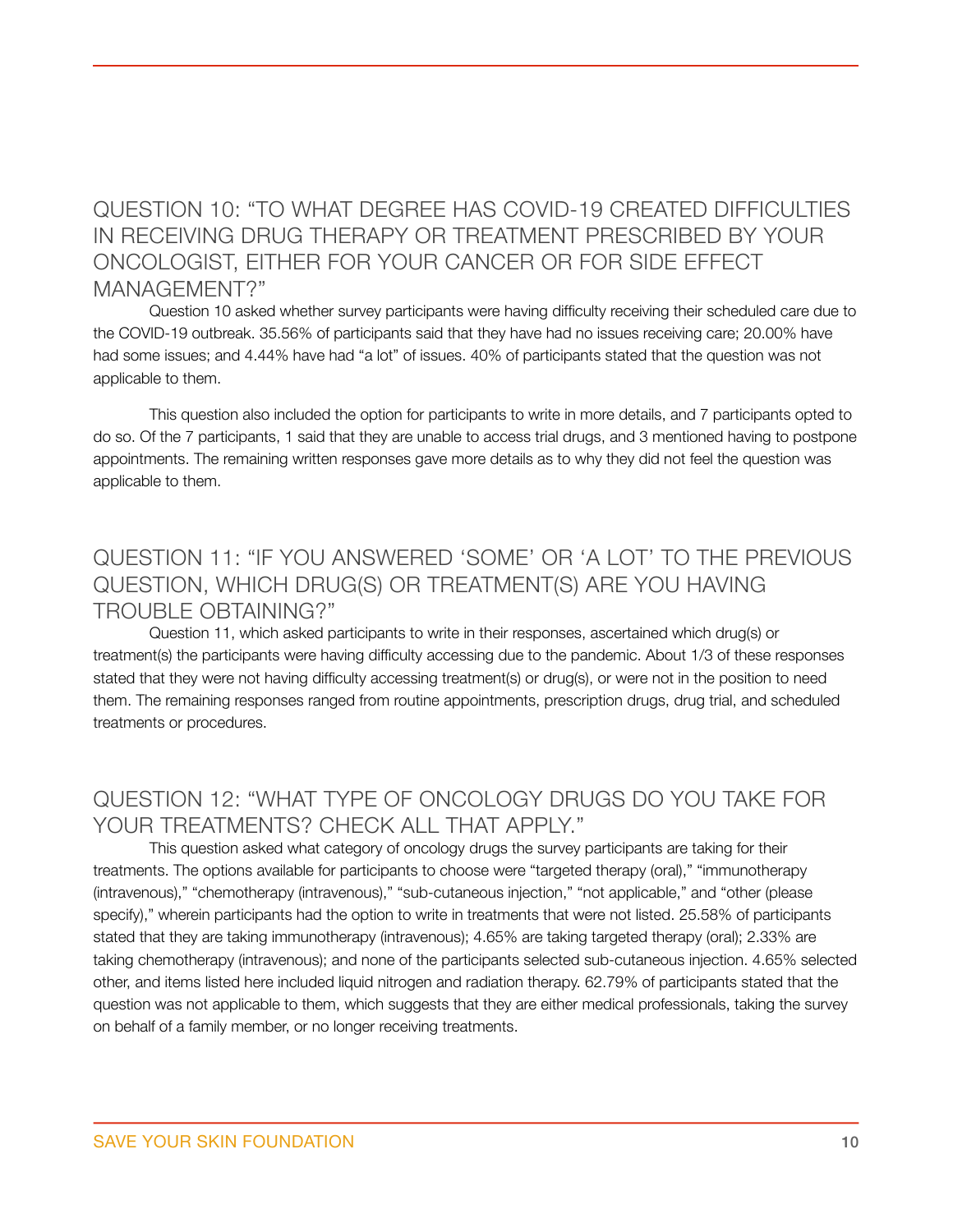# <span id="page-10-0"></span>QUESTION 13: "TO WHAT DEGREE DO YOU HAVE CONFIDENCE IN THE ABILITY OF YOUR ONCOLOGY HEALTHCARE TEAM TO PROVIDE APPROPRIATE CARE AND TREATMENT TO YOU AT THIS TIME?"

Question 13 asks participants whether they feel their healthcare team can continue to provide them with the care they need during the COVID-19 pandemic. 37.78% of participants selected "a lot," 33.33% have "some" confidence in their healthcare team, and 4.44% expressed having no trust in their healthcare team during this time. 22.22% of participants felt that the question was not applicable to them.

This question also gave participants the option to write in more details. One of these responses noted that a critical service to them has been cancelled, and another mentioned that they now have to drive a long distance to their appointments, despite their illness.



Fig. 4: "To what degree do you have confidence in the ability of your oncology healthcare team to provide appropriate care and treatment to you at this time?"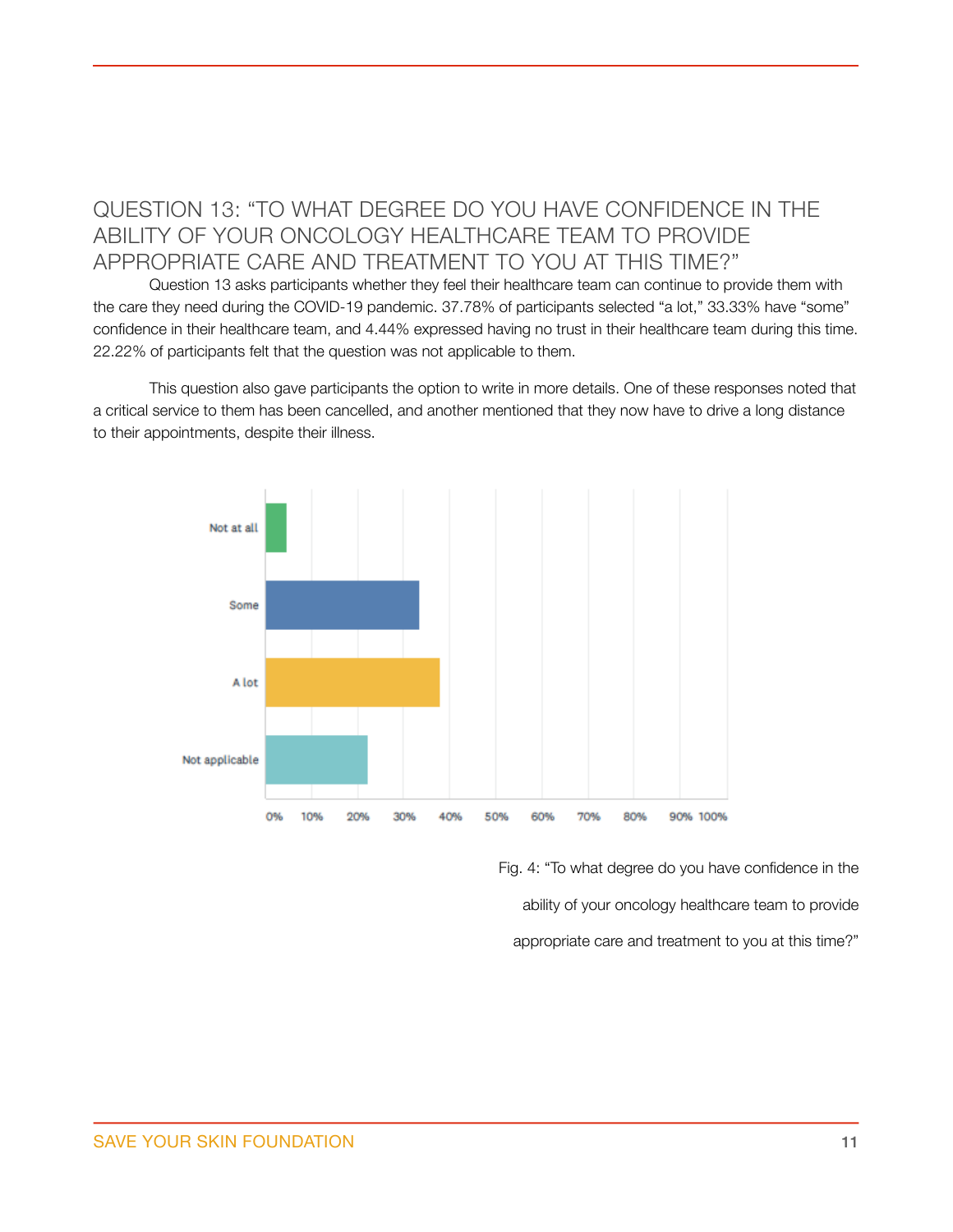# <span id="page-11-0"></span>QUESTION 14: "IS THIS PANDEMIC CAUSING YOU MORE ANXIETY THAN USUAL, OR AGGRAVATING YOUR EXISTING MENTAL HEALTH ISSUES?"

This question asked participants whether the pandemic has caused an increase in their anxiety levels. The majority, 53.33%, stated that their anxiety has increased somewhat; 33.33% that it has increased their anxiety a lot; and 11.11% said not at all. 2.22% said that the question was not applicable to them. Clearly, the results of this question suggest that the COVID-19 pandemic, and the resulting changes in healthcare for cancer patients, are a cause of anxiety for survey participants.

More details about this anxiety can be found in the responses patients wrote in to this question. Half of these written responses cite being immunocompromised due to cancer as their primary concern, while the other half mentioned mental health difficulties surrounding isolation.



Fig. 5: "Is this pandemic causing you more anxiety than usual,

or aggravating your existing mental health issues?"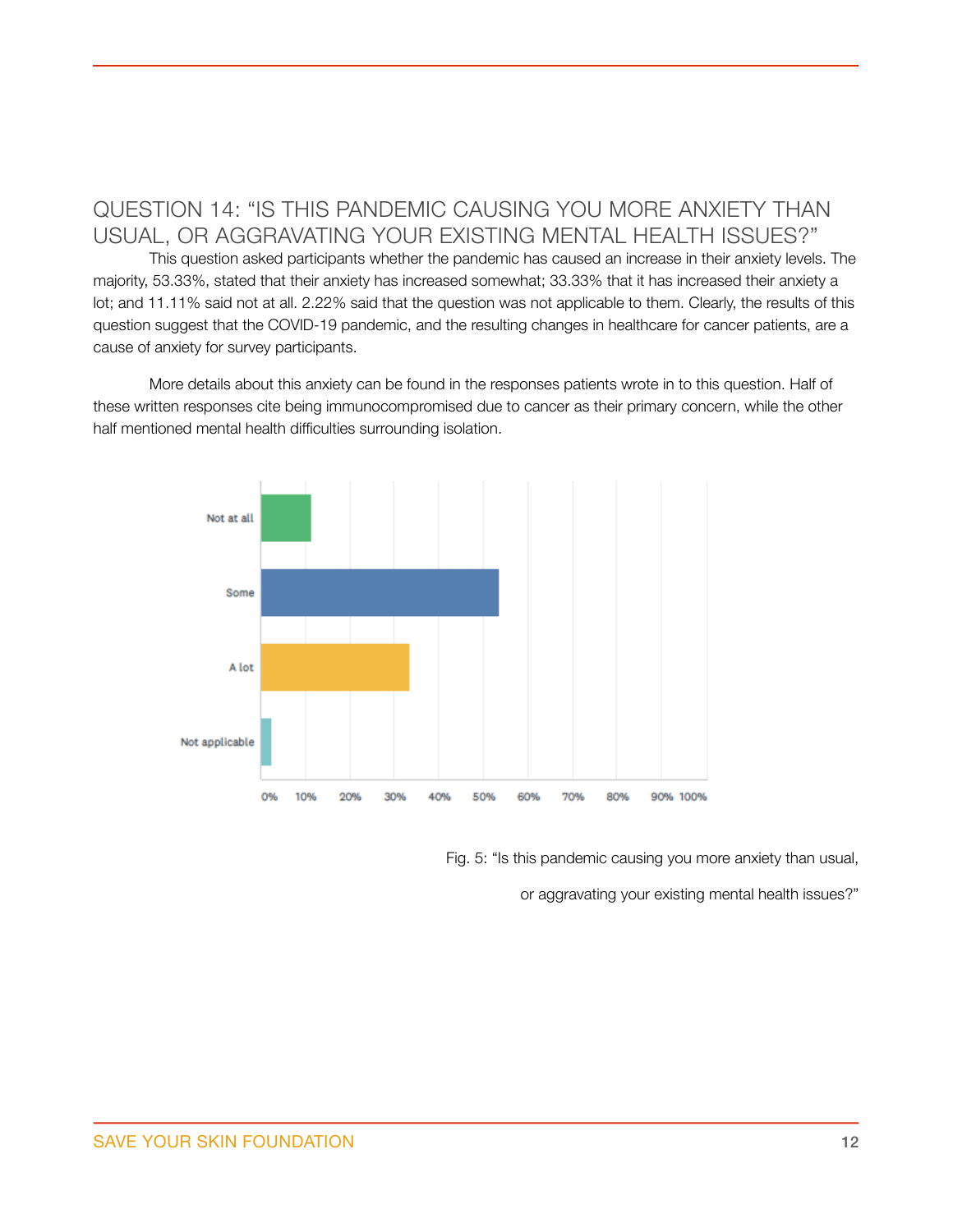# <span id="page-12-0"></span>QUESTION 15: "TO WHAT DEGREE HAS COVID-19 AFFECTED YOUR EMOTIONAL WELLBEING? CHECK ALL THAT APPLY."

Question 15 elaborated on the previous question by asking what specific aspects of the COVID-19 outbreak are causing the survey participants to experience heightened anxiety. The choices available were "experiencing anxiety, fear, stress, or overwhelm for yourself or others," "experiencing loneliness or isolation," "[feeling] emotionally withdrawn," "experiencing fear that you or others are more at risk for COVID-19 complications," and "experiencing frustration or anger." Participants were also invited to select "other" and fill in alternative answers. 55.56% of participants expressed fear that they are more at risk for COVID-19 due to being immunocompromised; 48.89% are having anxiety and stress for themselves or others; 31.11% are experiencing loneliness or isolation; 28.89% are experiencing frustration or anger; and 17.78% are [feeling] emotionally withdrawn. 22.22% of participants filled in 'other' responses. Comments in this section included job loss, boredom, and not getting enough time outdoors.

#### <span id="page-12-1"></span>QUESTION 16: "TO WHAT DEGREE HAS COVID-19 AFFECTED YOUR QUALITY OF LIFE? CHECK ALL THAT APPLY."

This question asked about the medical and social affects of COVID on the survey participants. 45.24% selected "experiencing difficulty accessing information related to COVID-19," 42.86% "experiencing difficulty attending appointments or seeking necessary healthcare because of fear of exposure to COVID-19," and 7.14% "experiencing difficulty accessing information needed related to COVID-19." 30.95% of participants selected "other," and filled in responses. Several responses here included social isolation, and others mentioned missing daily routines, and feeling overwhelmed.

#### <span id="page-12-2"></span>QUESTION 17: "TO WHAT DEGREE HAVE YOU EXPERIENCED DIFFICULTIES ACCESSING FOOD AND/OR FOOD DELIVERIES?"

Question 17 assessed the food security of the survey participants. 48.89% stated that they are having no difficulties, 46.67% are having some level of difficulty, and 2.22% mentioned having "a lot" of trouble. 2.22% thought that the question was not applicable to them. Some participants chose to provide additional responses to this question, which included the difficulties of navigating grocery stores at this time, and ingredient shortages.

#### <span id="page-12-3"></span>QUESTION 18: "TO WHAT DEGREE HAVE YOU EXPERIENCED DIFFICULTIES ACCESSING TRANSPORTATION?"

This question ascertained the extent to which survey participants are having trouble accessing transportation. The vast majority of survey participants, 75.56%, are not having any difficulties accessing transportation; 15.56% are having some difficulties; and 4.44% are having a lot of difficulty. 4.44% felt that the question was not applicable to them.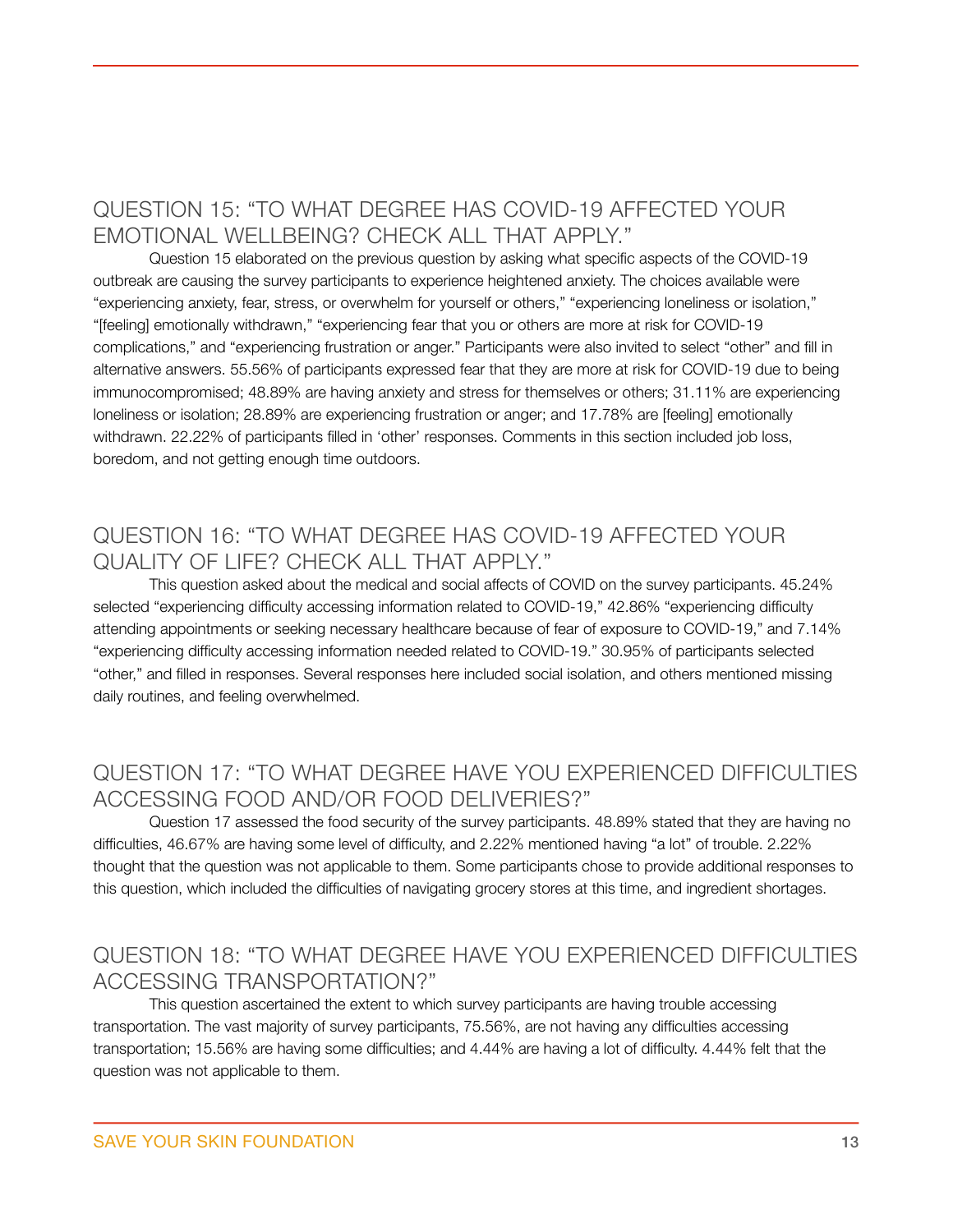## <span id="page-13-0"></span>QUESTION 19: "TO WHAT DEGREE HAVE YOU EXPERIENCED DIFFICULTIES STAYING CONNECTED WITH FRIENDS AND FAMILY?"

Question 19 gauged whether survey participants are having difficulty keeping in touch with their friends and family. The majority of participants, 64.44%, said that they are having some difficulty keeping in touch with their community; 17.78% are having no difficulty; 15.56% are having "a lot" of difficulty; and 2.22% said that the question was not applicable to them. Nearly all of the additional responses mentioned video conferencing and phone calls as methods to keep in touch, while some of the comments mentioned the difficulties of having slower internet.

### <span id="page-13-1"></span>QUESTION 20: "HAVE YOU EXPERIENCED OTHER PROBLEMS THAT HAVE NOT BEEN IDENTIFIED IN RELATION TO THE COVID-19 PANDEMIC THAT YOU WISH TO COMMUNICATE TO US?"

This question asked survey participants whether COVID-19 is causing any issues for them that have not been mentioned thus far in the survey. Responses to this question included several mentions of being immunocompromised, and therefore at higher risk; worry about their friends and family; being unsure how to talk to the people around them about cancer, as everyone is more stressed; and mental health difficulties, such as depression and loneliness.

#### <span id="page-13-2"></span>QUESTION 21: "WHAT IS YOUR GREATEST CONCERN AND/OR NEED IN THE CURRENT SITUATION?"

The final question in this survey asked participants to write in any other concerns or needs that they have in the context of the COVID-19 pandemic that have not been mentioned thus far in the survey. Several of these comments reiterated concerns about not being able to access medical appointments, and anxieties about contracting COVID. Other concerns included the national economy, their own financial stability, missing their friends and family, and being restless.

# <span id="page-13-3"></span>FRENCH SURVEY RESULTS

From April 15th, 2020— April 27th, 2020, Save Your Skin Foundation ran a concurrent patient survey titled "Impact de la pandémie de COVID-19 sur les patients Canadiens atteints de mélanome, de mélanome oculaire et de cancer de la peau non mélanome," which was directed toward French Canadian melanoma, ocular melanoma, and non-melanoma skin cancer patients. The French survey consisted of the same 21 question as the English survey outlined above. The majority of participants (83.33%) are currently living with melanoma, ocular melanoma, or non-melanoma skin cancer, while 16.67% categorized themselves as neither a patient or caregiver. None of the survey participants identified as a formal or informal caregiver (Question 1). The majority of French